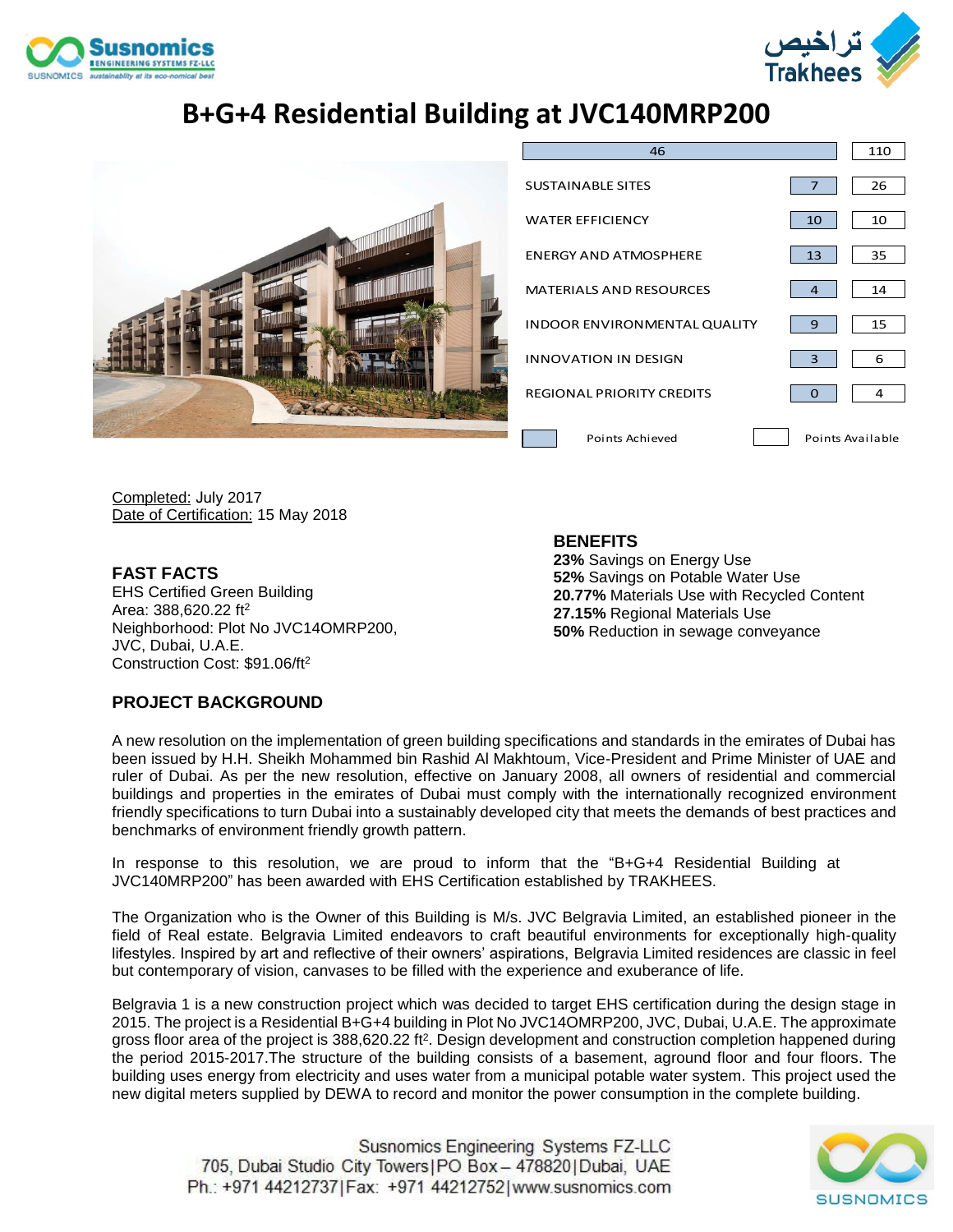



# **B+G+4 Residential Building at JVC140MRP200**

### **PROJECT PROFILE**

#### **SUSTAINABLE SITES AND TRANSPORTATION**

- ❖ Provides parking capacity that tenders to local zoning requirements
- ❖ Provides 100% of total parking under cover (in basement & ground floor)
- ❖ Roofing materials meet the SRI requirement avoiding heat island effect
- ❖ Provides landscaping with drip irrigation show casing the client's strong vision towards a sustainable future.

#### **ENERGY, WATER AND MATERIAL RECOURSE CONSERVATION**

Susnomics Engineering Systems FZ-LLC as a Sustainability Consultant for Belgravia Limited, has created an energy model to evaluate the effectiveness of the building's energy conservation measures, in compliance with ASHRAE Std. 90.1-2007 Appendix G methodology.

The following are the Energy Efficiency Measures incorporated in the project:

- ❖ Giving the right orient for the building reducing the solar heat gain
- ❖ Highly insulated building envelope elements
- ❖ Efficient lighting design and controls with optimal power density
- ❖ Efficient HVAC systems
- ❖ Conducted enhanced commissioning to ensure results of holistic building energy system design

The following are the water and resource conservation measures incorporated in the project:

- ❖ Uses low flow fixtures in faucets, sinks and showers and dual flush water closets
- ❖ Incorporated recycled content in the building materials
- ❖ Boosting the local market and reducing the foot miles by purchasing more regional materials
- ❖ The Client has appointed *Imdaad* as the waste recycling agent for the occupational wastes in this project.

#### **INDOOR ENVIRONMENTAL QUALITY**

- ❖ The IAQ performance complies with the minimum requirements of ASHRAE Std 62.1-2007
- ❖ Installed air flow monitoring device for each mechanical ventilation to monitor the fresh air
- ❖ Developed and implemented a Construction Indoor Air Quality (IAQ) Management Plan in reference to SMACNA guidelines
- ❖ Use of building finishes materials with low emission of volatile organic compounds (VOC) for adhesives, sealants, paints and coatings and had installed 10ft long mat to maintain the indoor air quality as per the ASHRAE standards.

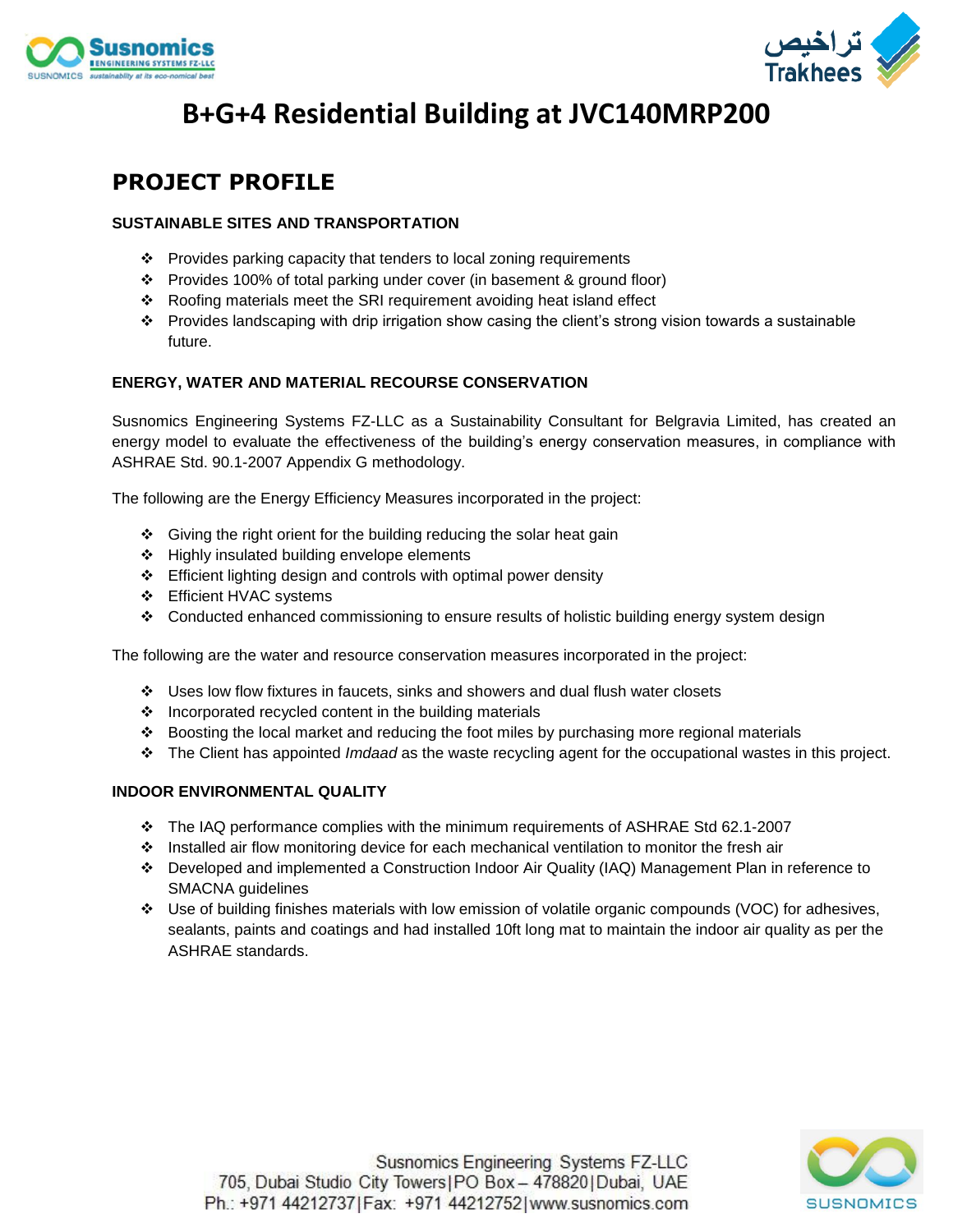



# **B+G+4 Residential Building at JVC140MRP200**

#### **THE TEAM**

| Owner                            | <b>JVC Belgravia Limited</b>                    |
|----------------------------------|-------------------------------------------------|
| Architectural Consultant         | Al Wasl Al Jadeed Consultants                   |
| <b>MEP Consultant</b>            | Consistent engineering consultants              |
| Contractor                       | Shoba Engineering & Contracting LLC             |
| <b>Green Building Consultant</b> | Susnomics Engineering Systems FZ-LLC Dubai, UAE |
| LFFD AP                          | Shyam Chandra V                                 |
| <b>Commissioning Authority</b>   | Susnomics Engineering Systems FZ-LLC Dubai, UAE |